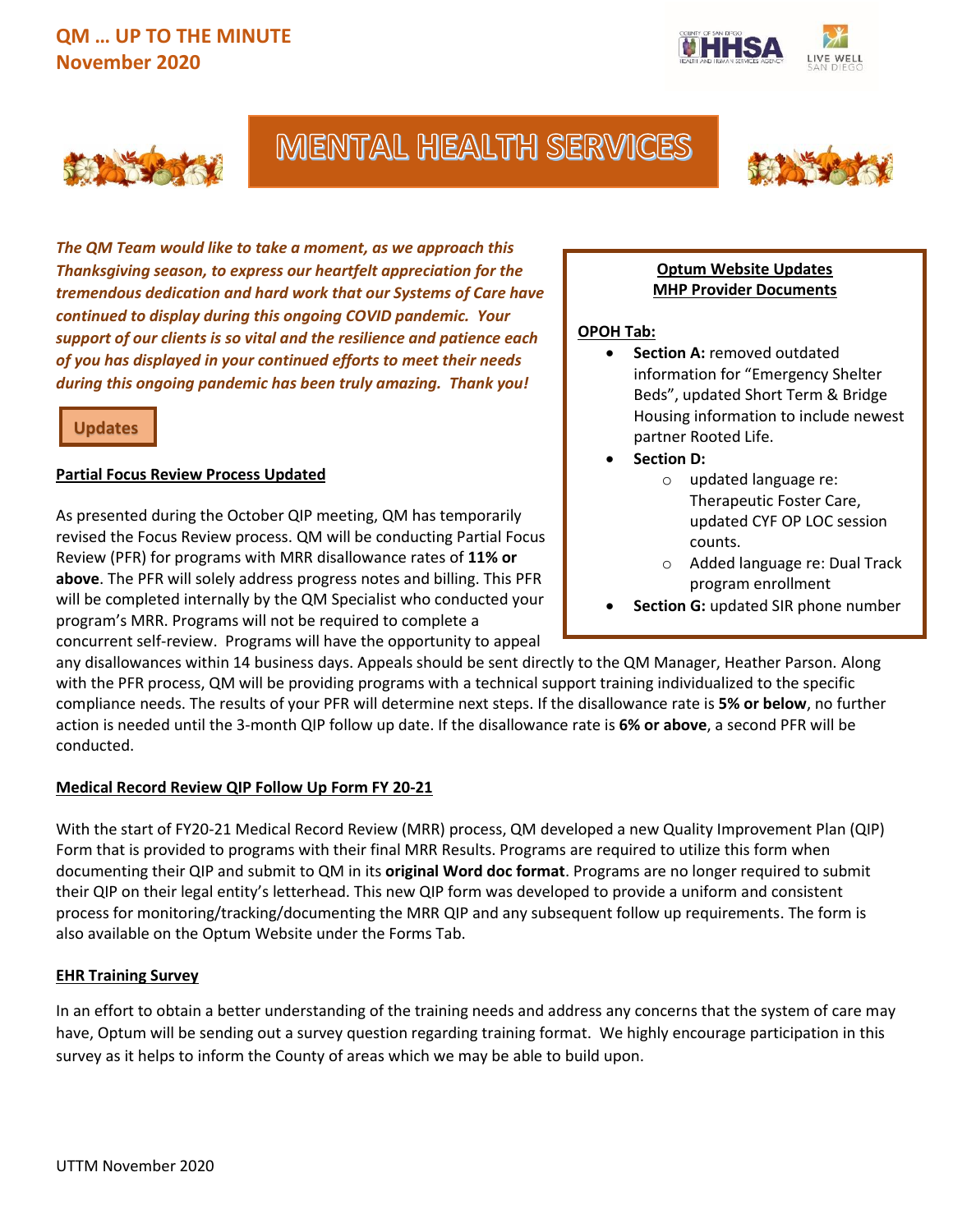

## **QM CCBH Training Pilot**

In an attempt to provide more real time support for CCBH trainings, QM will be piloting a new process towards the end of November and early December. Staff that have signed up for Optum CCBH trainings will continue to complete the self-paced virtual learnings. On the same day, a live webinar will be offered as a drop-in support center where staff can attend and ask questions they may have along with get virtual assistance. The webinars will be offered for one hour. Surveys will be sent after the webinar closes to allow for feedback and additional information.

#### **OPOH Updates**

- **Section A:** Removal of outdated information for "Emergency Shelter Beds" and updated Short Term & Bridge Housing information to include newest partner, Rooted Life.
- **Section D:** 
	- o updated language in Therapeutic Foster Care and CYF Outpatient Session counts.
	- o added new language regarding Dual Track Programs enrollment and coordination of service delivery.
- **Section G: Updated SIR phone number**

### **Knowledge Sharing**

Reminder! Programs should be submitting their NOABD Logs to QM quarterly, on the 15<sup>th</sup> of the month following the end of the quarter. This was resumed at the start of the new FY 20-21. Programs submit their Logs via our secure fax 619-236-1936 or via encrypted email to [QIMatters.HHSA@sdcounty.ca.gov](mailto:QIMatters.HHSA@sdcounty.ca.gov) 

#### **BBS Required Documentation for Telehealth Services**

The BBS requires that all licensed or license-eligible/registered clinicians must indicate they have verbally confirmed client's full name and address of present location at the beginning of each telehealth session. This will need to be documented in each progress note for services that are delivered by licensed or license-eligible/registered clinicians.

#### **Claiming Time for Chart Review in the Case of a "No Show"**

If the MD is reviewing the client's chart in preparation for a medication service, and the client is a "no show", it is allowable for the MD to claim service time for the chart review. The medication service should still be coded as the "no show" with the Appt Type billing indicator 5- No Show. While the time spent reviewing the chart is captured in a separate SC 14 (Eval of Record for Assessment) along with the billing indicator for Contact Type, N-No Contact. This decision was made due to the infrequency of MD's client contact (i.e. once every 30 days).

#### **Reminder! SIR and SIROF forms updated to Form Fill versions**

The Serious Incident Report (SIR) and Serious Incident Report of Findings (SIROF) have been updated to be Form Fill, which allows more room for documentation to be added. Additionally, the following changes have been made to the forms

- Addition of the following incident types:
	- o "the event has resulted in death on program's premises"
	- o "the event has resulted in serious physical injury on program's premises."
	- o "the event is associated with a significant adverse deviation from the usual process for providing behavioral health care"
- Item 14 changed to state "which may require hospitalization"
- The requirement of a wet signature has been removed from both forms

#### UTTM November 2020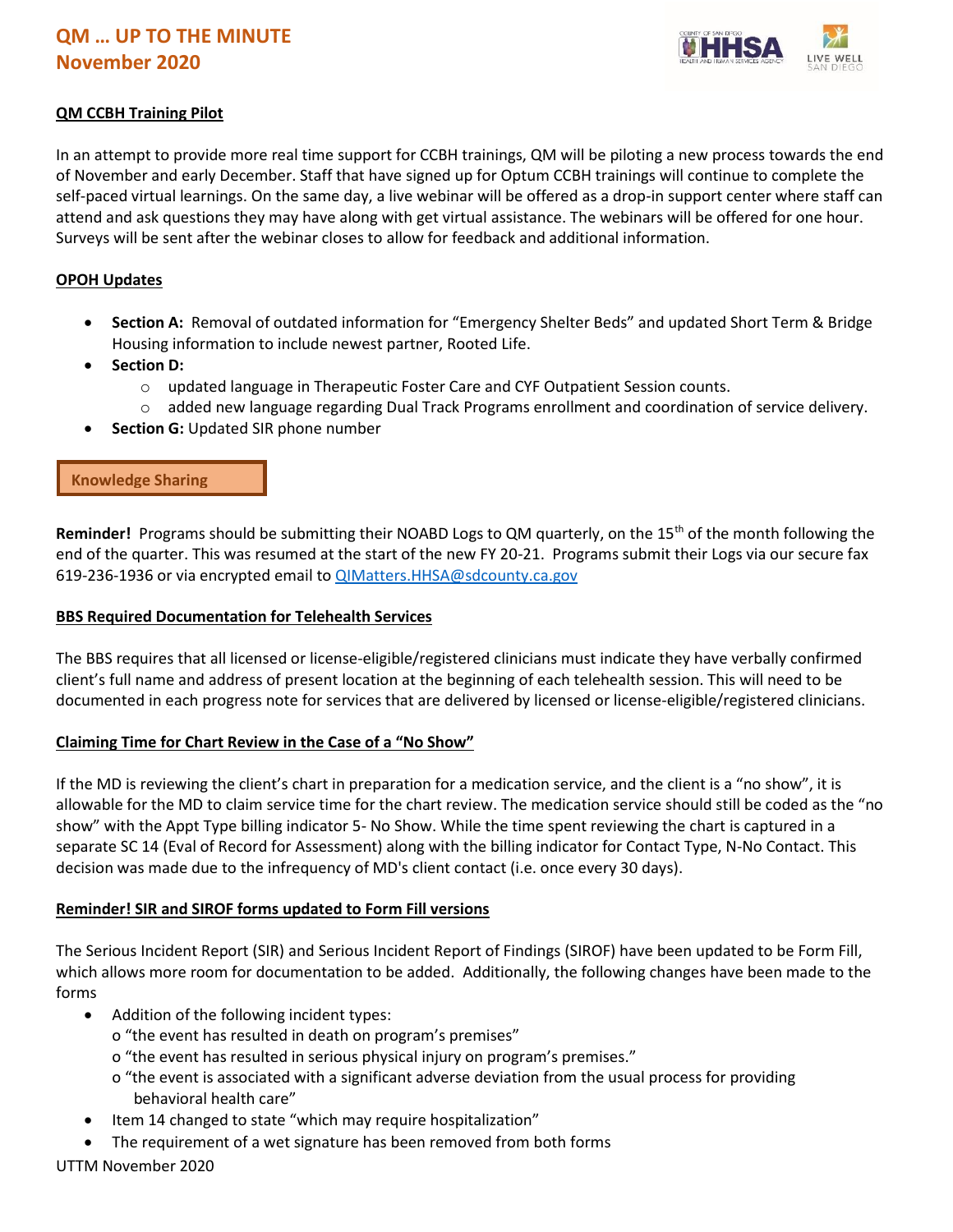

The updated Form Fills can be found on the Optum Website under the Forms tab in MHP Documents.

**QI Matters Frequently Asked Questions**

New! FAQ's received by QI Matters.

- **Q.** With many people using their home as office space for travel in documentation, is it allowed to document "therapist traveled from home office in [location] to client home in [location], round trip xx mins" as home office is now our actual home location (if we do not go to the office due to COVID)?
	- **A.** Travel time may be claimed when starting or ending the workday at home. In order to claim, the time must be the same or less than normal travel time from office to client's location. Please review attached our Travel Time Guidelines (2-01-18) which provide further explanation and examples, which can be found on the Optum Website under th[e References Tab](https://www.optumsandiego.com/content/SanDiego/sandiego/en/county-staff---providers/orgpublicdocs.html) .

**Management Information Systems (MIS)**

#### **MIS Questions?**

MIS manages all things related to the system, including authorizations for all trainings/skills assessments/reactivations, account management. Our email is: [MISHelpDesk.HHSA@sdcounty.ca.gov](mailto:MISHelpDesk.HHSA@sdcounty.ca.gov)

#### **Cerner Reminder**

For questions regarding Cerner products or functions, please call or email the Optum Support Desk at 800-834-3792 or email **SDHelpdesk@optum.com.** Please do not call Cerner directly!

#### **Training and Events**

**Audit Leads Practicum: Thursday December 3, 2020** scheduled 12:30PM to 3:30PM via WebEx. Registration required. Focus of this training is to provide technical assistance to program level QI staff and PMs that conduct chart audits.

**Quality Improvement Partners (QIP) Meeting**: Tuesday, **December 15, 2020** from **2:00p – 4:00p** via Webex**.** As discussed during October's QIP meeting, there will not be a QIP meeting in November.

#### **Important information regarding training registrations**:

- Please be aware when registering for required or popular trainings, either with the county or a contracted trainer, there may be a waiting list.
- When registered for a training, please be sure to **cancel within 24 hours of the training if you are unable to attend**. This allows those on a wait list the opportunity to attend. **Program Managers will be informed of no shows to the trainings**.
- If registered for a training series, please be aware that attendance for all dates in the series are required to obtain certification, CEU's or credit for the training.
- **When registering for a training please include the name of your program manager**.
- We appreciate your assistance with following these guidelines as we work together to ensure the training of our entire system of care.

If you have any questions, or if you are having difficulty with registration, please reply to this email or contact **[BHS-](mailto:BHS-QITraining.HHSA@sdcounty.ca.gov)[QITraining.HHSA@sdcounty.ca.gov](mailto:BHS-QITraining.HHSA@sdcounty.ca.gov)**. We hope to see you there.